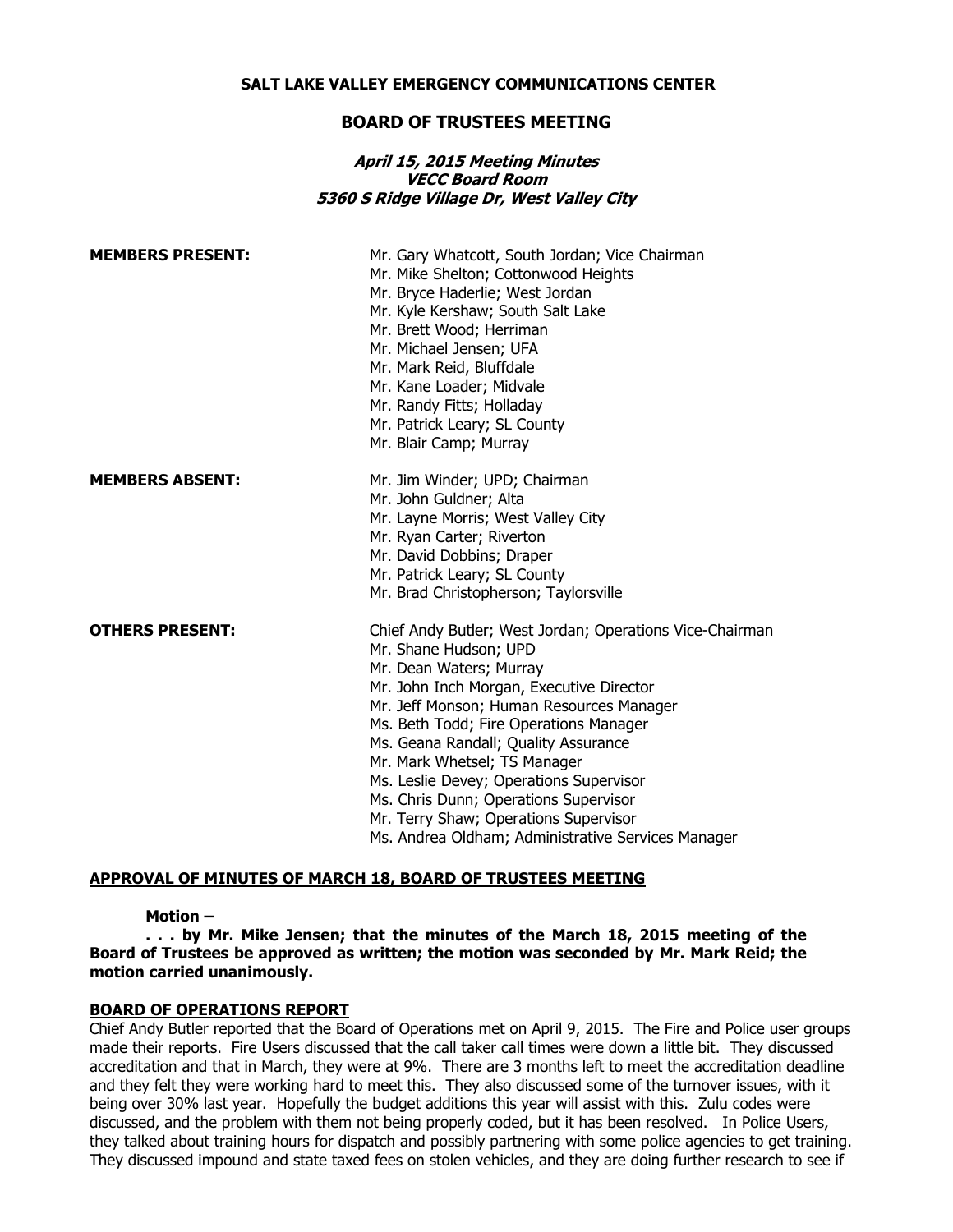changes can be made. Chief Diamond indicated that there might be legislative action to be taken on this. They also talked about the 10-33 code and whether it should be 3-beeped out or not. The User group made a decision to make the change to discontinue the 3-beep, but Operations were not comfortable with this change. The 3-beep will continue to occur as they felt it was important. Also, code 4 checks on officers every 5 minutes was changed to every 4 minutes. The Operations Board also went over call volume and call handling as well as the budget. Finally, he mentioned the BBQ being held this Friday for the dispatchers. All agencies are welcome.

## **EXECUTIVE DIRECTORS REPORT**

## **CAD Consultant Update**

John provided the Board a link to get further information on the CAD process. There were 6 vendors who attended the Pre-Proposal meeting, which was not mandatory, so there are likely others who have indicated interest. New World withdrew their proposal. The Consultant received over 100 questions from vendors coming in. The questions have been consolidated and answers have been posted at the link given. Also, the vendors have requested an extension of the time, which shows interest above and beyond. As a group, it was decided to extend the deadline by about 10 days. Initially, April 21 $st$  was the due date, and it's been extended to May  $1^{st}$ . The identification of semi-finalists will be announced on May  $14^{th}$ . Demonstrations will be scheduled for the first week in June. Finally, the anticipated contract award date will be June 26<sup>th</sup>. It's been asked of the vendors if they can implement and transition within 12 months. The vendors said it would depend on what is being asked of them. For basic CAD without a lot of adjustments, it will take about a year. If a third party comes in, it will likely be longer than 12 months.

## **CALL VOLUME AND CALL HANDLING**

John would like to focus on call volume and call handling in more detail this meeting. Beth Todd presented the last 11 months of incoming call volume on a spreadsheet. The NENA standard is that 95% of calls should be answered in less than 20 seconds. VECC is currently running around 94% on this and runs about 60,000 calls per month, depending upon the time of year. On the 40+ second column VECC runs about 2%. These calls tend to occur in the afternoon where there is a higher call volume. Abandoned calls require a phone call back once or twice to verify if they have an emergency. This runs about 1 to 1.5%. One of the big problems is getting multiple calls on the same issue. Another problem is calls coming in on the emergency line that are not emergencies. Beth gave some stats on calls that came in during yesterday's storm. From 1445 to 1500, they took 51 calls, 16 were answered in less than 10 seconds, 4 were answered in less than 20 seconds, 4 in less than 30 seconds, 3 were answered between 30 – 40 seconds and 24 calls held for more than 40 seconds. Beth pointed out that VECC is taking approximately 2000 calls more per month than they were last year. The CAD 2 CAD volume shows that between VECC and UPD, there were over 82,000 incidents created between the 2 centers. Between VECC and Salt Lake City, in 2014, SLC sent VECC 3,872 calls. VECC sent SLC 15,112 calls. The split is about 80%/20%. This trend is also continuing into 2015. On March 23, 2015 the CAD between VECC and UHP was brought up and in 15 days, there were 704 calls handled between the 2 centers. John mentioned that this has been treated as mutual aide, but when there is such an inbalance, he feels it's time to start talking about compensation going back and forth. It affects staffing and answer times when looking at the call volume. Beth anticipated that the call volume answered for Sandy's jurisdiction would be higher than Salt Lake City, but it's actually opposite of this. VECC took around 700 more calls for SLC than for Sandy in the transfers back and forth. One of the members asked, if there is a common CAD, will the call be handled at VECC instead of being transferred. The first step in the process is getting Standard Operating Procedures and Policies so that there isn't a discrepancy in how things are handled. If calls were evenly distributed, it probably wouldn't be a huge deal, but it is an impact on the Center, and to answer calls efficiently, it is a cost as well. John feels that going forward, there needs to be candid conversations between Salt Lake City and Sandy on call volumes and call handling. Beth continued by explaining there is a coordination meeting group with all the dispatch centers in Salt Lake County, who meets quarterly to discuss the call handling between each other. Until the next meeting, there is an email conversation going on about how calls are handled at Trax stations where UTA is potentially involved in. Another issue being discussed is the search and rescue calls. There are 2 different messages going out to the public in these back country areas. One says to call 9-1-1 for assistance, however, there is signage all throughout the back country to call Alta Marshal directly. Mark Whetsel reported that he has been in contact with Utah Valley Dispatch to establish a Cad 2 Cad with them. His recommendation is to get something set up and operational and then modify it accordingly once the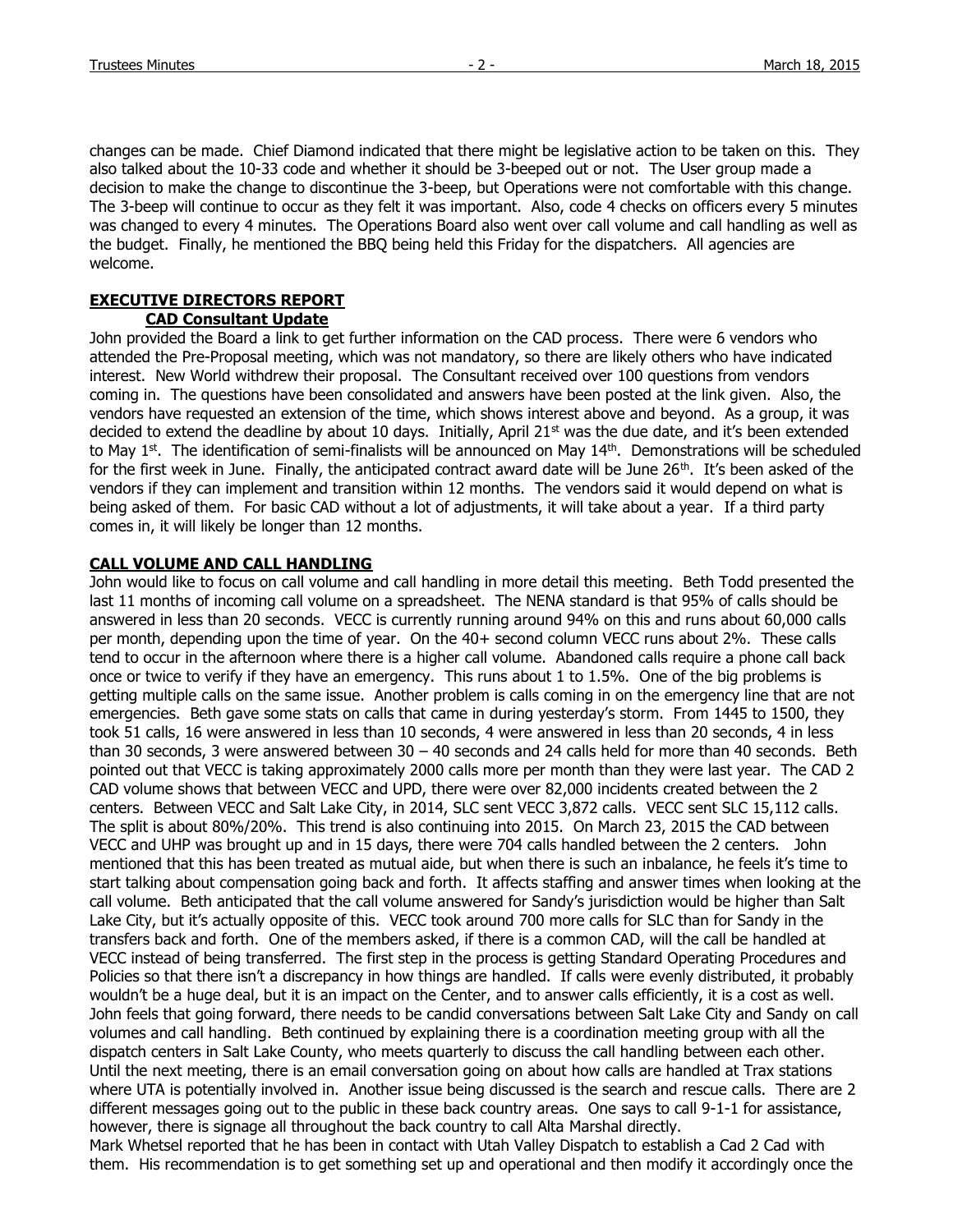State decides how they want to do things. With Highway Patrol and the other connections, VECC has a private pipe running between the servers to deliver the calls on, but there isn't one with Provo. The internet could be secured and used, but Provo doesn't have a security certificate on their Spillman server, currently, to do this. Once they get this, the process can begin. Hopefully a preliminary Cad 2 Cad will be up and running by mid-June or early July. Beth also mentioned that UCA has created a common talk group for the 4 main dispatch centers here in Salt Lake County. It's a radio talk group which is only available at the console, field units do not have access to this. It is being monitored by everyone in the event of a telephone or Cad 2 Cad problem. The more calls handled for other dispatch centers, the more our call takers are keeping busy on those calls which leads to longer queue times for VECC citizens as well. It will also add to the overall call volume, which may mean additional staffing in the future. Internally, VECC policies are being looked at and created in anticipation of the merger with UPD. One of those policies being worked on are duplicate calls and how they are handled. Currently, the afternoon shift is the shortest in staffing. One of the things found is that afternoons are short because they tend to be the newest employees. It is the last shift that is usually chosen with the shift bid. Approximately 30% of people hired will not make it past training; they will leave or will not be able to perform the duties. Of those that make it past training, about 30% of those will leave between one and three years. Turnover is a problem throughout the industry. Because the afternoon shift is so busy, the call takers and dispatchers don't have any decompression time between phone calls. The busiest hours are between 10:00 a.m. and 9:00 p.m. with the highest call volume between 2:00 p.m. and 6:00 p.m. Some ideas to deal with this is possibly job sharing, utilize a common hiring pool or have a Telecommunicator Academy. These ideas are being discussed in trying to address staffing issues. Mike Shelton requested seeing the turnover rate each month to look for possible trends.

The shifts were discussed as well as the last several hiring groups and it was noted that there has been a dynamics shift in the individuals who have come in and applied. People don't have the work ethic they once had. Many of the calls coming in are not appropriate 9-1-1 calls. The State needs to do a better job of educating the citizens as to when it is appropriate to call in. Calls are answered in the order they come in which may push those emergency calls further back. Also, when multiple calls come in on one incident, it can cause problems. John said that VECC is developing an Administrative Call Taking position. Those calls that come in that are determined to not be an emergency can be taken by these individuals. There are logistics being worked out but this is one of the first steps getting into a 3-1-1 program is establishing that position. Beth also explained that to assist in the staffing problems, particularly in the afternoon, is hiring every 2.5 months and between those 2 groups, there is a 2 week period of time of overlapping. Because staffing has been short, VECC has had to come up with creative ways to continue hiring the same amount of people, keeping in mind there aren't enough trainers in Call Taking to be able to train them. New hires have been trained straight onto a radio channel first. Training has been split into 2 phases, training on a channel first and then a few months later, moving them over to Call Taking. By then, they have enough experience to be able to shorten the amount of training time that's needed to get them proficient in answering calls. The Call Taking training would then be about 5 weeks instead of the normal 13 weeks. Personnel have also been moved from different shifts onto afternoon shifts to help with staffing. With the upcoming shift bid, some shifts were blocked to balance out the openings. Incentives have also been offered and internal working groups have been created to give the employees input in coming up with solutions. Staffing is also analyzed daily and occasionally a premium is offered during critical staffing hours. Chief Jensen commented that from a budget perspective, VECC takes almost all its discretionary money inside the budget and putting it into the new hires between training costs and recruitment. He wondered if it might be advantageous to have a college student do a research project and look at quantifying what the savings would be by rolling the money into salaries and other benefits to keep employees longer. John will look into this further. On the Administration Call Taking, there will be a screening layer where they don't have to have the amount of certifications that 9-1-1 call takers would have. These Call Takers would answer calls that have already been screened by the 9-1-1 Call Takers. Callers would be transferred into a pre-screened queue. Admin. Call Takers will only be responsible for these calls, to include animal control calls, case number calls or leaving messages. This queue is the responsibility for everyone and dispatchers will be able to assist with these phone calls. Hiring can take place more frequently and potentially have a more robust part time program as well. There are a few technical details being finalized right now and it is in the testing process.